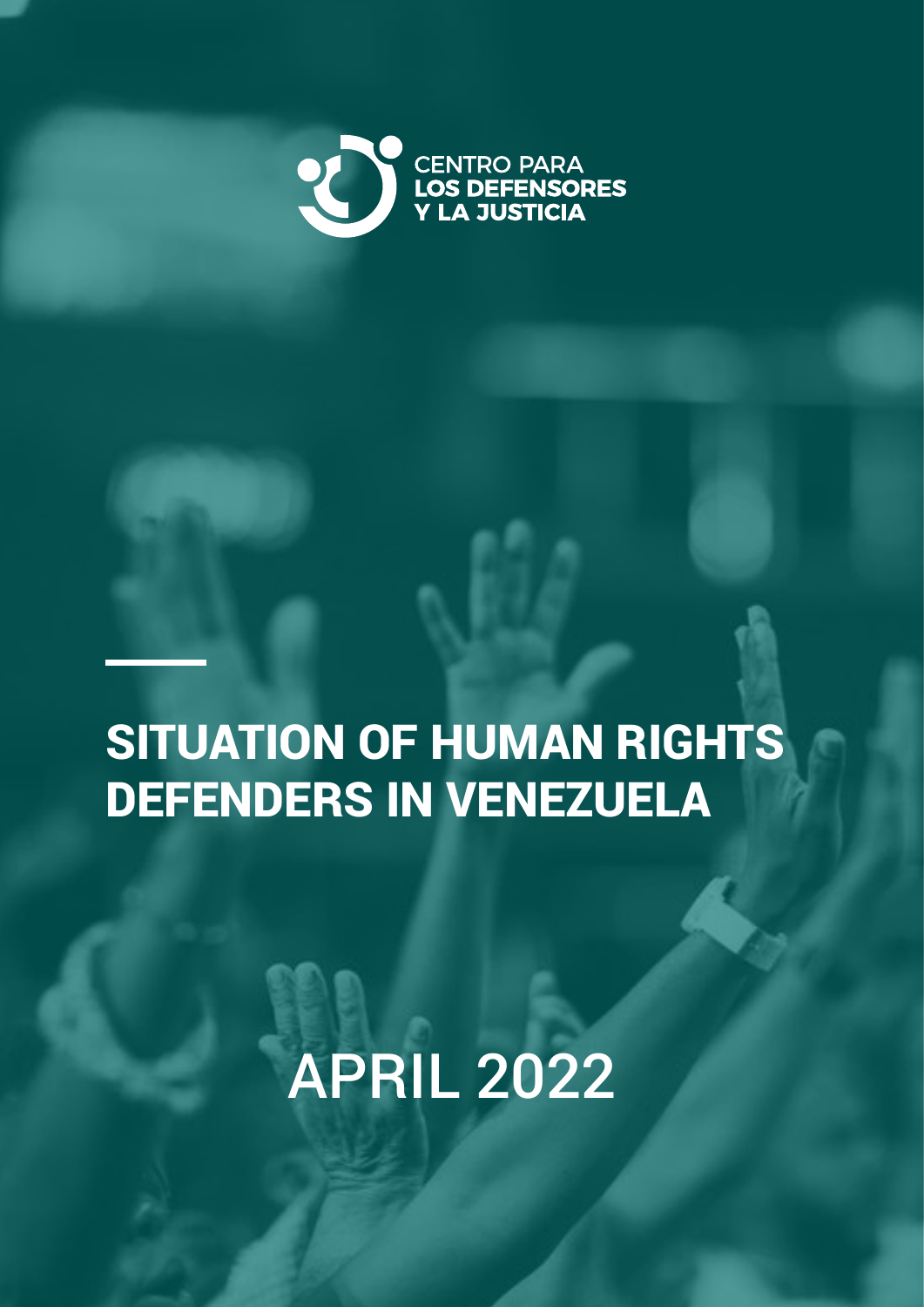

### $\begin{array}{c} \bigcap \limits_{\mathsf{INT}} \\ \mathsf{DEF} \end{array}$ INTERNAL ENEMIES - THE STIGMATIZATION OF THE DEFENSE, DEMAND AND PROMOTION OF HUMAN RIGHTS

PAG. 5

02 CRIMINALIZATION OF INTERNATIONAL COOPERATION

PAG. 7

 $\frac{1}{\sqrt{N}}$ INTERNATIONAL RESPONSE TO THE CRIMINALIZATION OF THE DEFENSE OF HUMAN RIGHTS IN VENEZUELA

PAG.8

04 CONCLUSIONS AND RECOMMENDATIONS

PAG. 8



TW @DefensoresDDHH\_ IG @centrodefensores centrodefensores @gmail.com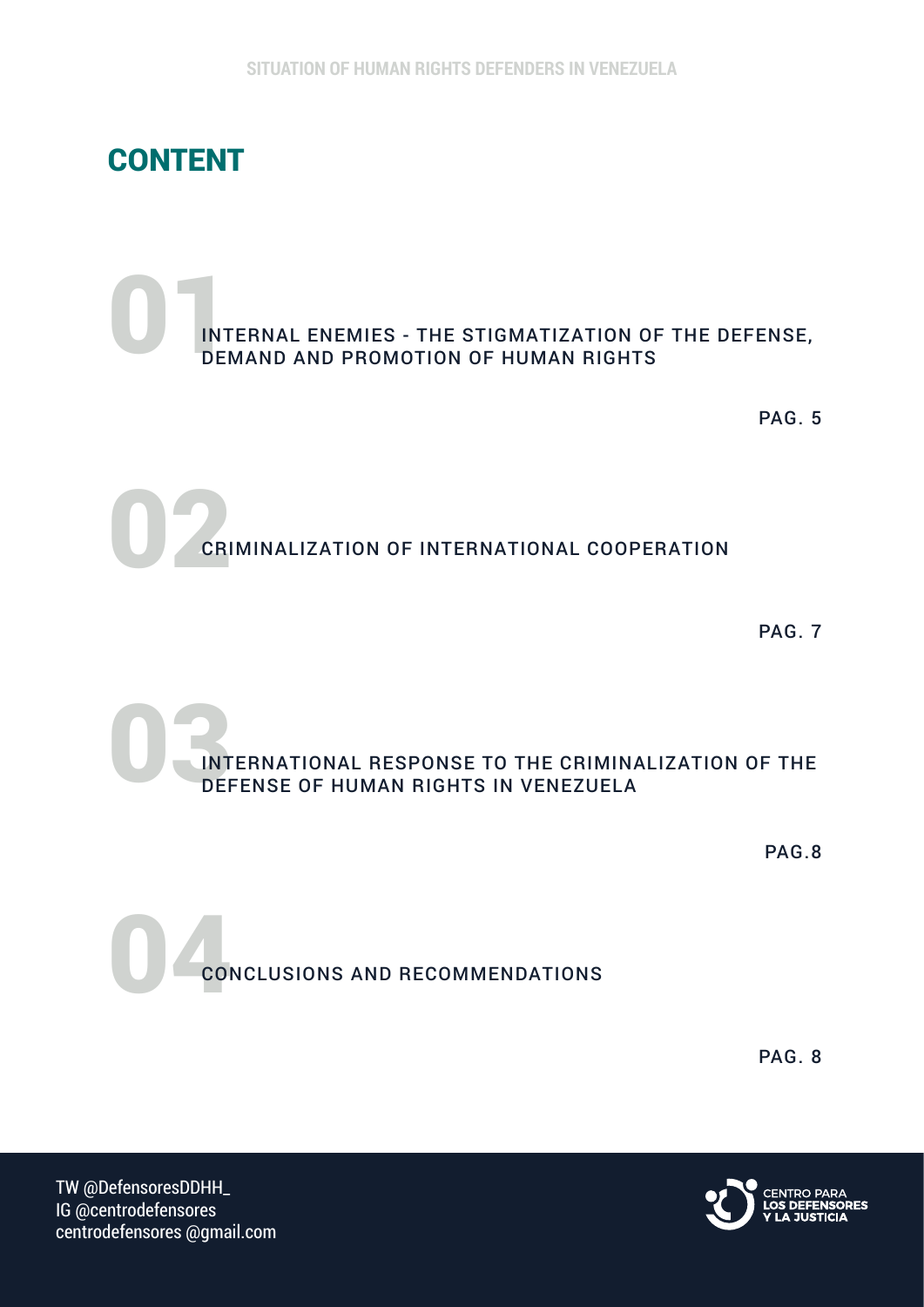The Center for Defenders and Justice (CDJ) registered **27 attacks and security incidents during April 2022 in Venezuela.**

In Venezuela, the context of restrictions on civic and democratic space remains, in which violations of the right to defend, promote and demand human rights are systematic.

The State attacks the organizations and individuals that are in the front line of action, responding to the humanitarian needs of the population, fighting against impunity, working for the protection of human dignity and ensuring the effective promotion and defense of human rights.

The risks for those who exercise the defense of human rights in Venezuela are increasing in light the deepening of the internal enemy thesis used by the State to criminalize and neutralize such work.

#### **ATTACKS APRIL 2022**



27 ATTACKS

CDJ has registered 27 attacks and security incidents against human rights defenders and organizations so far this year in Venezuela.

The situations documented during the month of April demonstrate the systematic nature of the patterns of aggression that are part of the Criminalization Policy towards those who demand, promote and defend rights in the country.

During this period, a clear increase in stigmatization occurred, focused on the criminalization of activities for the defense and demand of human rights, accusations and the attempt to classify such activities as "illegitimate", with "destabilizing purposes" or other disqualifying expressions.

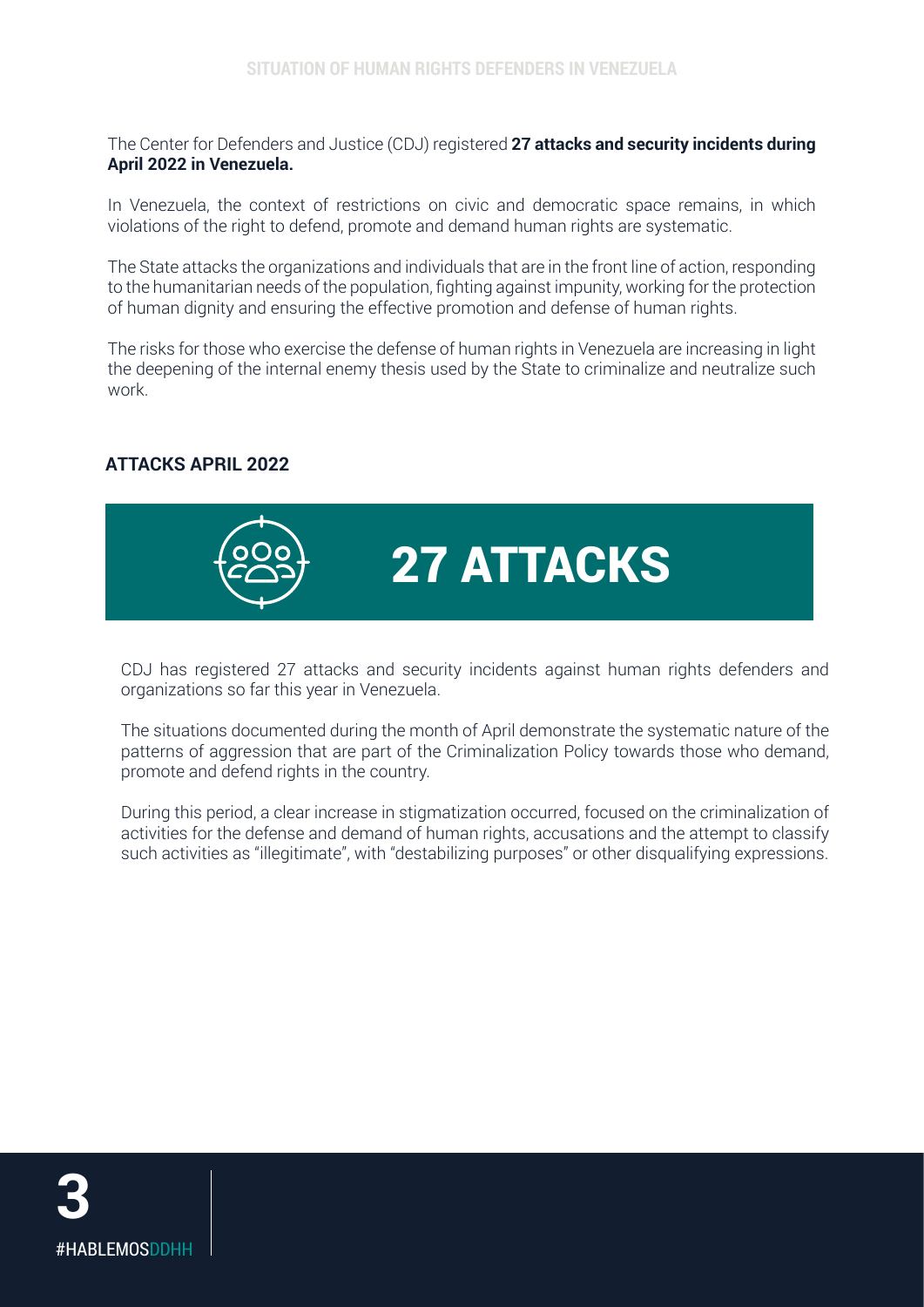The 27 events documented during the month of April were characterized by:

#### CHARACTERIZATION OF THE ATTACKS



In April, the documented accusations occur in a scenario of serious restrictions on civic and democratic space. The State intensifies its efforts to hinder and limit the work of human rights and humanitarian organizations, the stigmatization campaigns as the basis of the Criminalization Policy continue to be systematic and acts of violence increase as part of the repressive response of the State in the framework of the logic of the internal enemy, applied to those who defend and demand human rights.

#### VICTIMS OF THE ATTACKS



Among some of the cases we highlight the systematic nature of the stigmatization campaigns against the organizations Programa Venezolano de Educación-Acción en Derechos Humanos– PROVEA, its general coordinator Rafael Uzcátegui; Foro Penal, Instituto Prensa y Sociedad Venezuela (IPYS Venezuela), Espacio Público (EP) and its director Carlos Correa; as well as the general disqualification against the work of human rights organizations in the country.

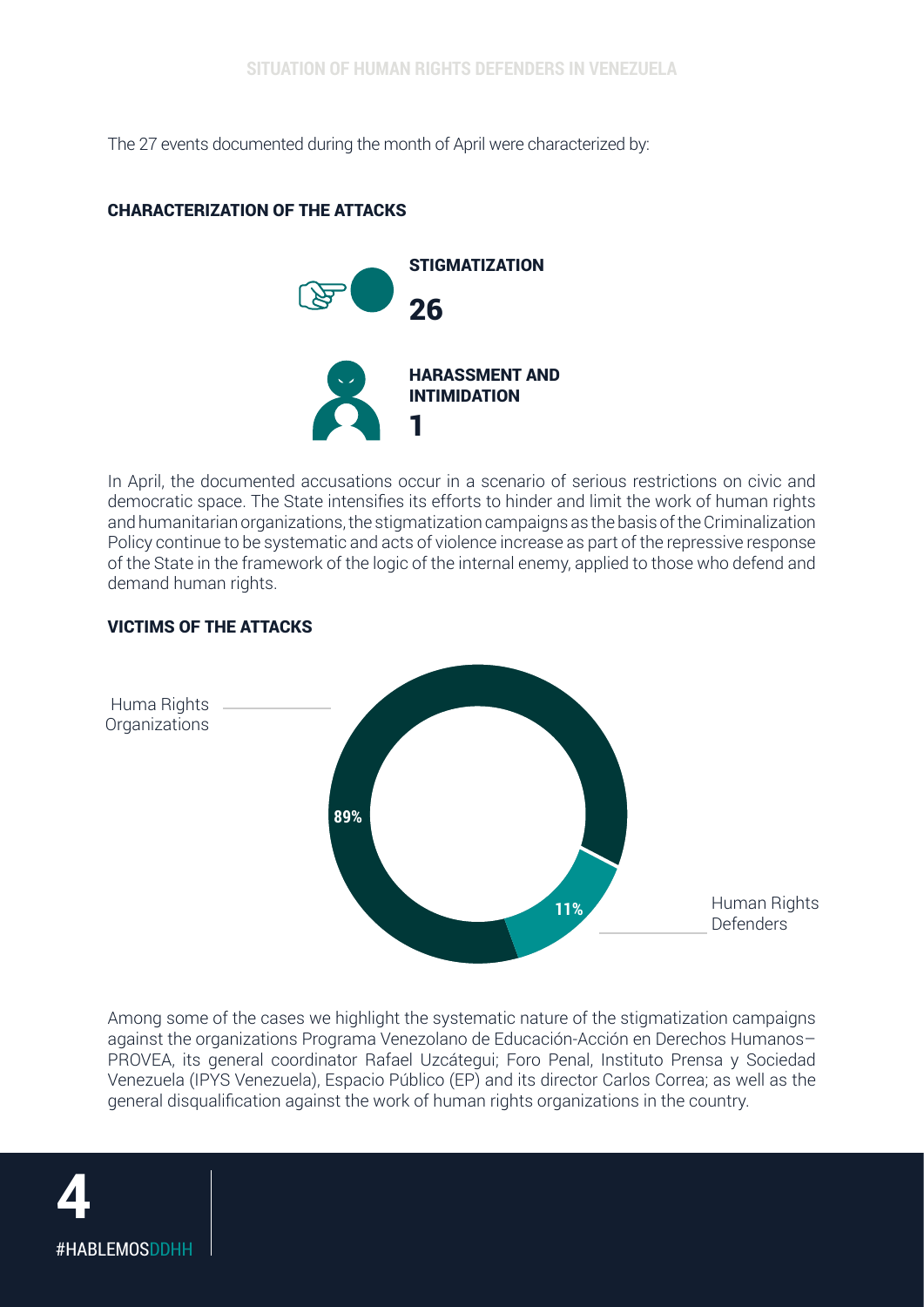#### **PERPETRATORS**

The main perpetrators of the attacks and security incidents documented during the month of April were distributed as follows:

A total of 11 of the attacks were carried out by public officials, who made use of their profiles on social networks, or statements in government media to stigmatize and intimidate (41%); 8 (30%) were carried out by other actors related to the government or associated with the structures of the Popular Protection System for Peace (Sp3); 6 of the events were perpetrated from the traditional and digital media of the State and its accounts on social networks (22%); and 2 were the responsibility of Public Institutions (7%).



### 01INTERNAL ENEMIES - THE STIGMATIZATION OF THE DEFENSE, DEMAND AND PROMOTION OF HUMAN RIGHTS

Despite the continuous demands from civil society and the repeated calls by international organizations and organizations specialized in protection of defenders, to stop the systematic attack against the defense of human rights, the State continues to implement different ways to strengthen the Policy of Criminalization based on the logic of the internal enemy.

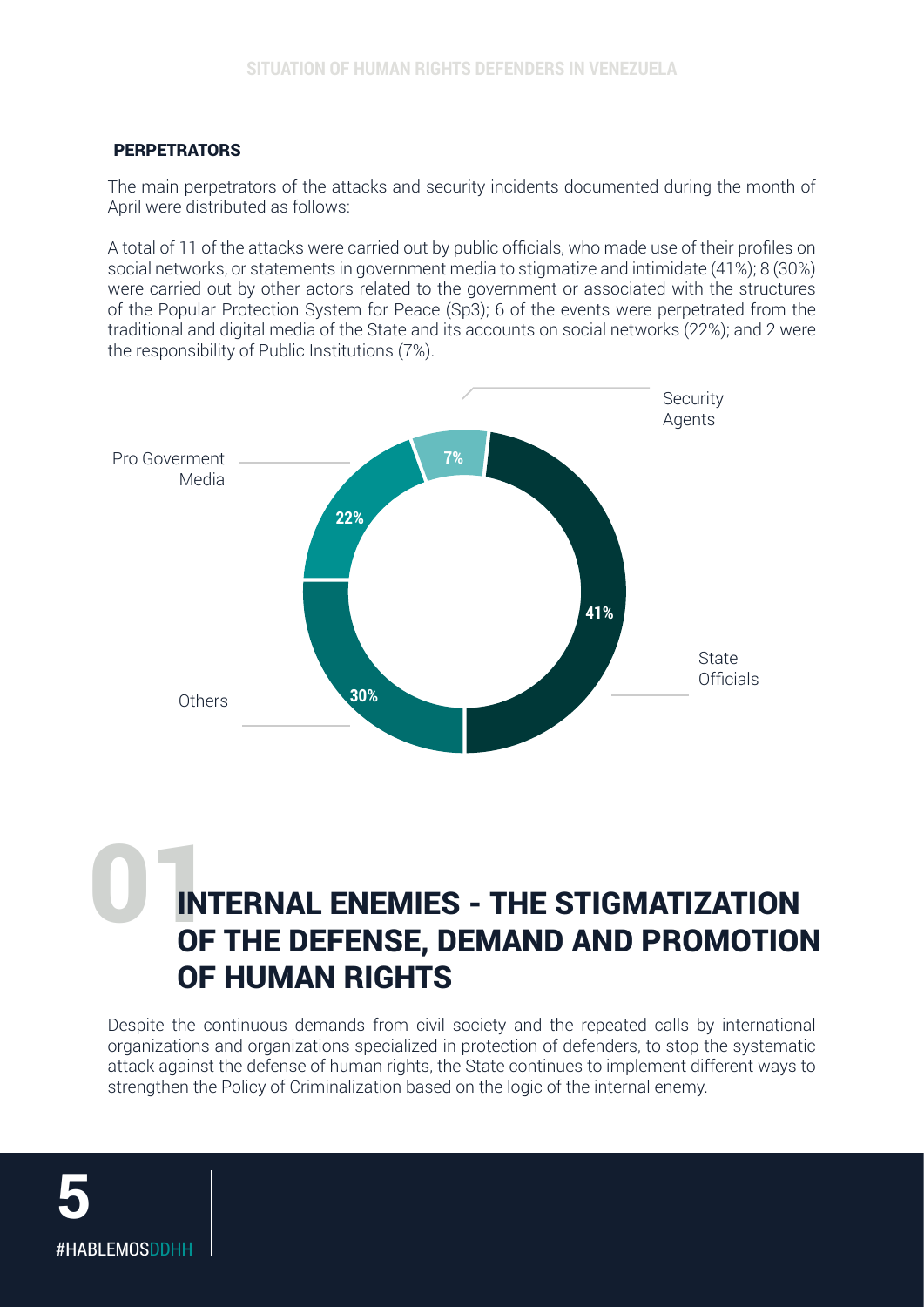For the month of April, stigmatization continued to be the main modality of attack against the defense of human rights, through which it was not only sought to generate a matrix of opinion that antagonizes the defense of human rights, but also It is situated in a general context of social control, through which members of the structures that make up the Popular System of Protection for Peace, are motivated to carry out social intelligence, monitoring and attacks to in detriment of the integrity and operability of the human rights organizations and their members, due to the constant accusations made by State officials and public institutions.

Stigmatization has been systematic and carried out through different media, including the social networks of State officials or institutions, television channels, communication and research platforms associated with the government administration or the National Public Media System. Thus, the main platforms responsible for the dissemination of hate speech and discreditable content against the organizations were *Con el Mazo Dando, La Hojilla, Zurda Konducta, Lechuguinos, Venezuela Agency News, La Iguana TV*, as well as personal and institutional social networks of powers and state officials.

CDJ registered unfounded accusations in relation alleged execution of organizations' activities based on foreign interests, and teases of the denounces made by organizations; Various disqualifications such as "liars", "nefarious", "*guarimberos*, murderers and Fascists", accusations of being "organizations financed by foreign entities under the excuse of defending human rights", among others. Likewise, the accusations regarding international cooperation persist, it is constantly mentioned that the organizations are "financed by the United States government, to promote false narratives and to overshadow the achievements of the Bolivarian Government"1 .

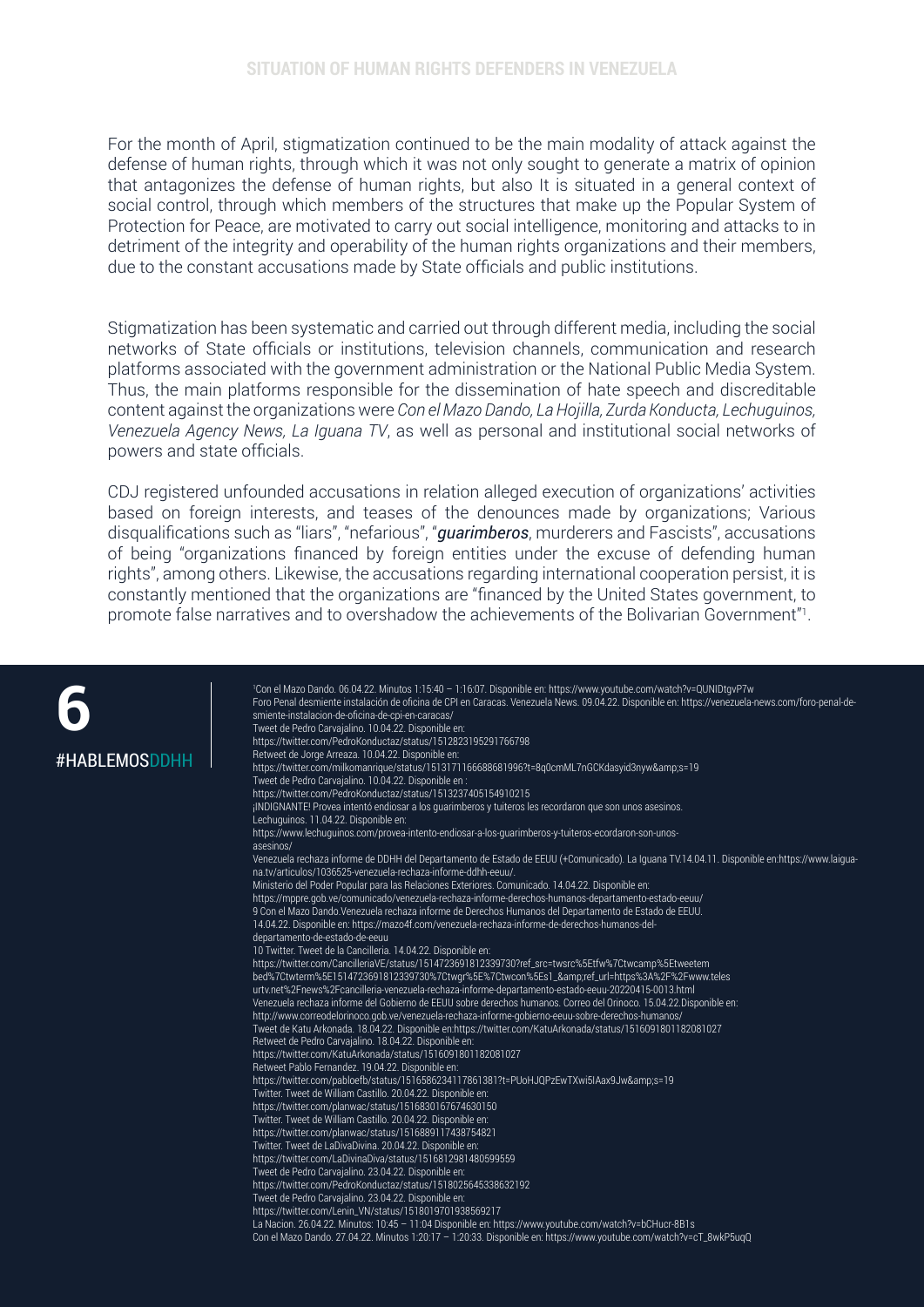In the context of stigmatization, the CDJ is concerned that the official speech of the State regarding the defense of human rights continues to be hateful and with violent content. Unfounded accusations against the human rights movement and the organizations that integrate it in relation to international cooperation activities and supposed interests of interference are increasingly repeated.

From the CDJ we warn that stigmatization is the starting point that characterizes the systematic nature of the Criminalization Policy for the defense of human rights, and therefore, if stigmatization continues against those who defend, demand and promote human rights, the risks for organizations and defenders will remain and will continue to increase.

## CRIMINALIZATION OF INTERNATIONAL **COOPERATION**

As of the date of publication of this report, it has circulated a draft of the International Cooperation Law Project, proposed by the Foreign Policy Commission of the National Assembly of 2020. Its articles reflect provisions that criminalize and seek to generate greater controls on activities related to the international cooperation carried out by the organizations, in the financial and technical sphere, thus presenting new obstacles to the work of civil society organizations, and strengthening the Criminalization Policy against the defense, promotion and demand of human rights.

From the CDJ we warn that the normative proposal, if approved, represents a serious threat to the organizations that operate in the field carrying out work of documentation, denunciation and accompaniment to victims of human rights violations, as it arises within the framework of a Policy of Criminalization against this work, where international cooperation is also criminalized by attempting to link it with interventionist, destabilizing purposes or contrary to the interests of the nation.

The Venezuelan State must cease and reverse any action that hinders, restricts and criminalizes the defense of human rights, and must comply with its international obligations to guarantee favorable and safe environments for those who defend human rights in the country.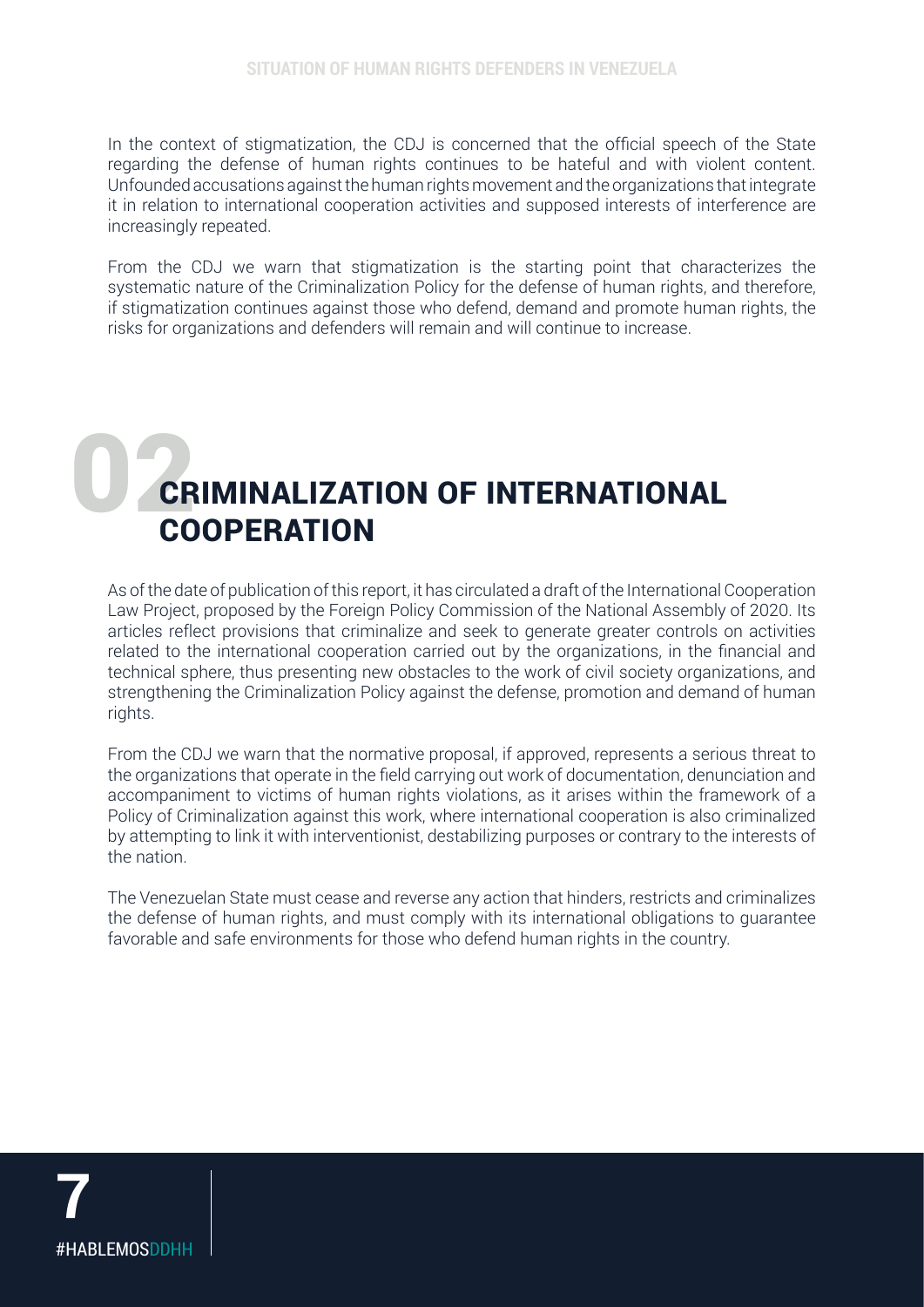### INTERNATIONAL RESPONSE TO THE CRIMINALIZATION OF THE DEFENSE OF HUMAN RIGHTS IN VENEZUELA

In the light of the advances in the Criminalization Policy for the defense and demand for human rights in Venezuela, international and bodies and organizations specialized in the protection of human rights continue to speak out against the attacks committed and demand that the State comply with its obligation to promote and protect the work of human rights defenders.

Among the main actions and calls by international organizations registered during the month of April are:

On April 27, a letter was published with the signature by 22 Venezuelan and 5 international human rights organizations, including Amnesty International, the International Commission of Jurists (ICJ), the Due Process Foundation (DPLF), Human Rights Watch and the Washington Office for Latin America (WOLA); addressed to the Argentine President, Mr. Alberto Fernández, in order to make the situation of human rights defender Javier Tarazona visible and call for his release; in addition to pointing out that the human rights problems in Venezuela have not dissipated<sup>2</sup>.

# **CONCLUSIONS AND RECOMMENDATIONS**

Human rights defenders and organizations continue to face a hostile and restrictive context for the exercise of their work under the protection of the *National Security Doctrine*. The promotion, defense and demand for rights continues to be threatened by constant accusations and attempts to discredit through stigmatization.

A limited and restricted civic and democratic space represents a serious obstacle to the work of civil society, and serves for the implementation of greater social control exercised by the State within the framework of a Systematic Criminalization Policy.

The actions carried out by the organizations and defenders are constantly disqualified by the State, arguing that they constitute destabilizing, interfering, criminal or terrorist acts, thus increasing the risks for the human rights movement.

It is essential that the State advances in the fulfillment of its international obligations to respect, protect and guarantee rights, including the defense of human rights, and refrain from classifying the people who work within the framework of these as enemies.